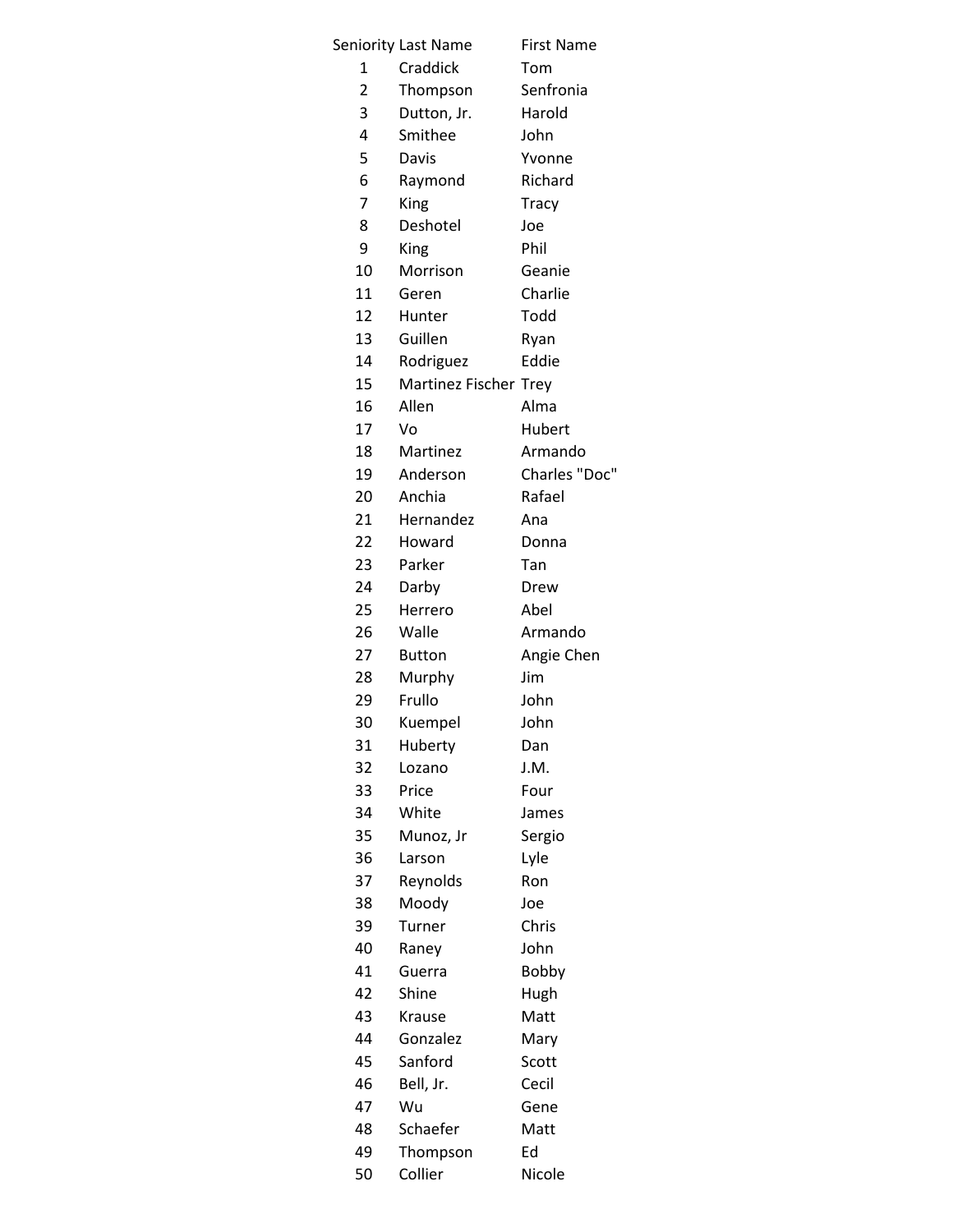|     | Seniority Last Name | <b>First Name</b> |
|-----|---------------------|-------------------|
| 51  | Leach               | Jeff              |
| 52  | Longoria            | Oscar             |
| 53  | Stephenson          | Phil              |
| 54  | Ashby               | Trent             |
| 55  | Bonnen              | Greg              |
| 56  | Capriglione         | Giovanni          |
| 57  | Clardy              | <b>Travis</b>     |
| 58  | Rose                | Toni              |
| 59  | Goldman             | Craig             |
| 60  | King                | Ken               |
| 61  | Canales             | Terry             |
| 62  | Frank               | James             |
| 63  | Klick               | Stephanie         |
| 64  | Kacal               | Kyle              |
| 65  | Israel              | Celia             |
| 66  | Metcalf             | Will              |
| 68  | VanDeaver           | Gary              |
| 69  | Murr                | Andrew            |
| 70  | Shaheen             | Matt              |
| 71  | Landgraf            | <b>Brooks</b>     |
| 72  |                     |                   |
| 73  | Meyer<br>Paul       | Morgan<br>Dennis  |
| 74  |                     |                   |
|     | <b>Burrows</b>      | Dustin            |
| 75  | Tinderholt          | Tony              |
| 76  | Romero, Jr.         | Ramon             |
| 77  | <b>Burns</b>        | DeWayne           |
| 78  | Cortez              | Philip            |
| 79  | Perez               | Mary Ann          |
| 80  | Bernal              | Diego             |
| 81  | Cyrier              | John              |
| 82  | Minjarez            | Ina               |
| 83  | Johnson             | Jarvis            |
| 84  | Neave               | Victoria          |
| 85  | Stucky              | Lynn              |
| 86  | <b>Bailes</b>       | Ernest            |
| 87  | Cain                | <b>Briscoe</b>    |
| 88  | Hefner              | Cole              |
| 89  | Thierry             | Shawn             |
| 90  | Biedermann          | Kyle              |
| 91  | Gervin-Hawkins      | <b>Barbara</b>    |
| 92  | Lambert             | Stan              |
| 93  | Oliverson           | Tom               |
| 94  | Ortega              | Evelina "Lina"    |
| 95  | Holland             | Justin            |
| 96  | Dean                | Jay               |
| 97  | Swanson             | Valoree           |
| 98  | Hinojosa            | Gina              |
| 99  | Wilson              | <b>Terry</b>      |
| 100 | Toth                | <b>Steve</b>      |
| 101 | Schofield           | Mike              |
|     |                     |                   |